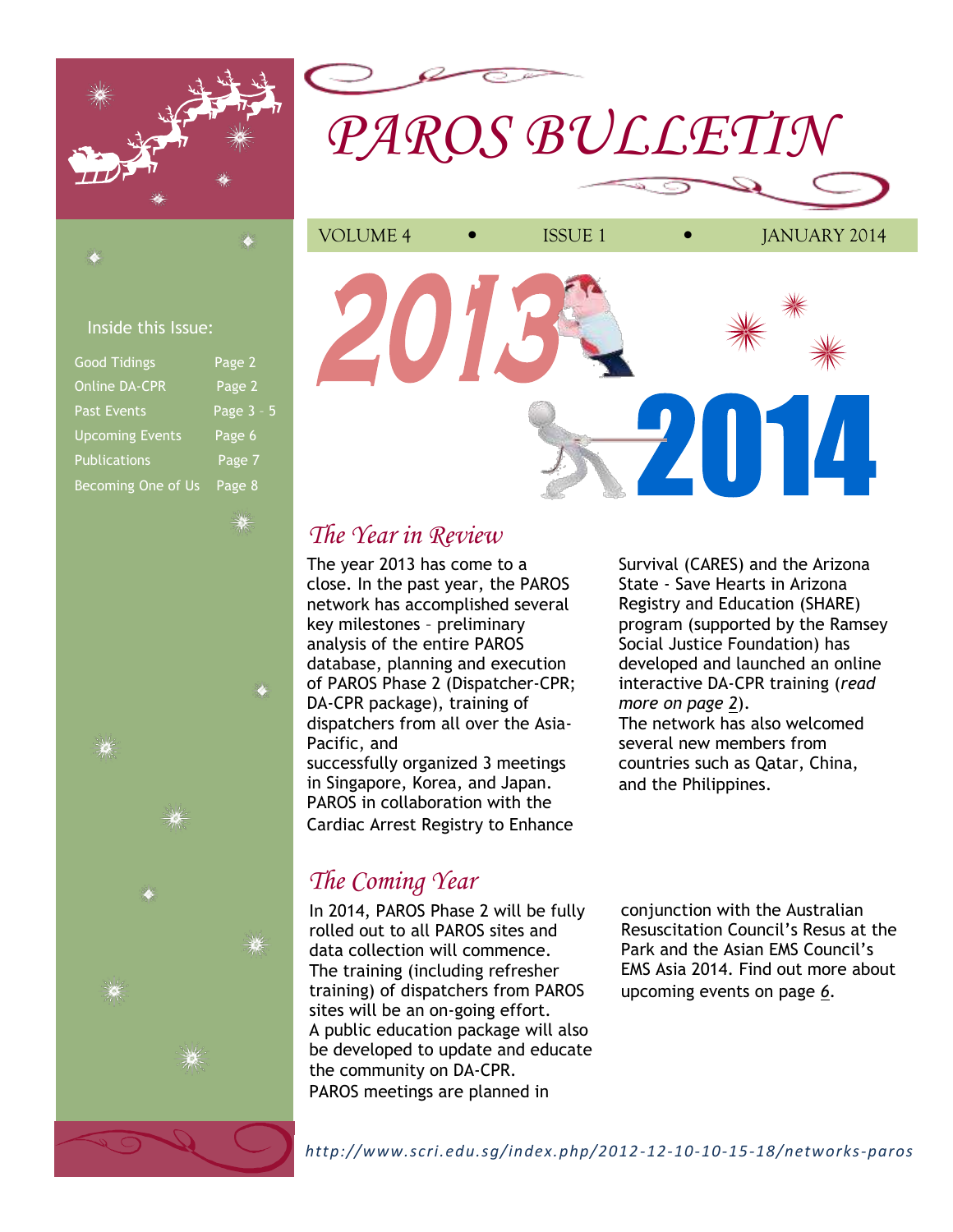





*The two questions dispatchers need to ask in identifying cardiac arrest. [screenshot from http://cprlinktolife.com]*

# *Good Tidings*

The PAROS network has secured funding from Laerdal Medical, Ramsey Social Justice Foundation, and Laerdal Foundation. The funding will be used to support sites (especially those from developing countries) in conducting the PAROS study. Interested sites can apply for funding request from the network at:

http://www.scri.edu.sg/index.php /source-documents Requests are subjected to PAROS EXCO chairs' review and approval.





# *Online Dispatcher-CPR Training Course*

The online dispatcher CPR training course was launched in 2013.Currently the course is available in English, Mandarin, Korean, and Japanese. The SHARE team is currently working on producing the course in other languages, such as Malay, Arabic, Thai, etc.

The online course is available to all dispatchers from *participating PAROS sites*.

The link to the course is: http://cprlinktolife.com/

Dispatchers can register for an account on the signup page: http://cprlinktolife.com/signup

To acquire the access code for registration of your account, please contact the PAROS secretariat at: paros.secretariat@yahoo.com



*The online DA-CPR training course is a user-friendly, interactive program developed by the CARES, SHARE, and PAROS team, and supported by the Ramsey Social Justice Foundation. [screenshot from http://cprlinktolife.com]*

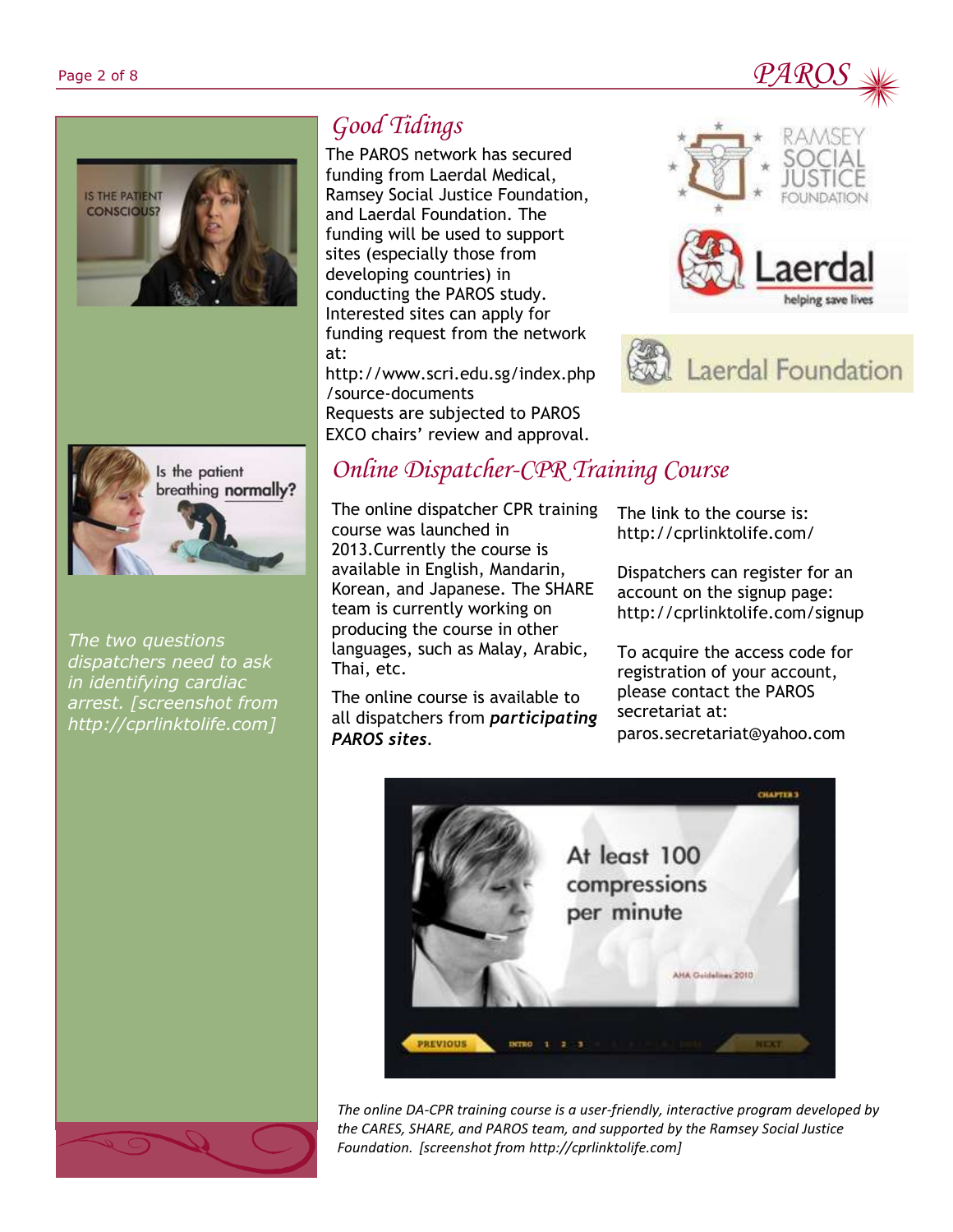

## *Past Events*

## *Seoul, Korea, August 2013*

*The first Pan-Asian Trauma Outcomes Study (PATOS) steering committee meeting was held on 21 August 2013 at the Seoul Westin Garden Hotel. PATOS is chaired by Dr Sang Do Shin from Korea.*



*PAROS EXCO meeting at the Seoul Westin Garden Hotel*



*Ms Yap sharing the preliminary results of the PAROS database.* 



*Buffet lunch at the Seoul Westin Garden Hotel*



*Dinner at a traditional Korean house.*

*A big thank you to the PAROS Korea team for their hospitality!*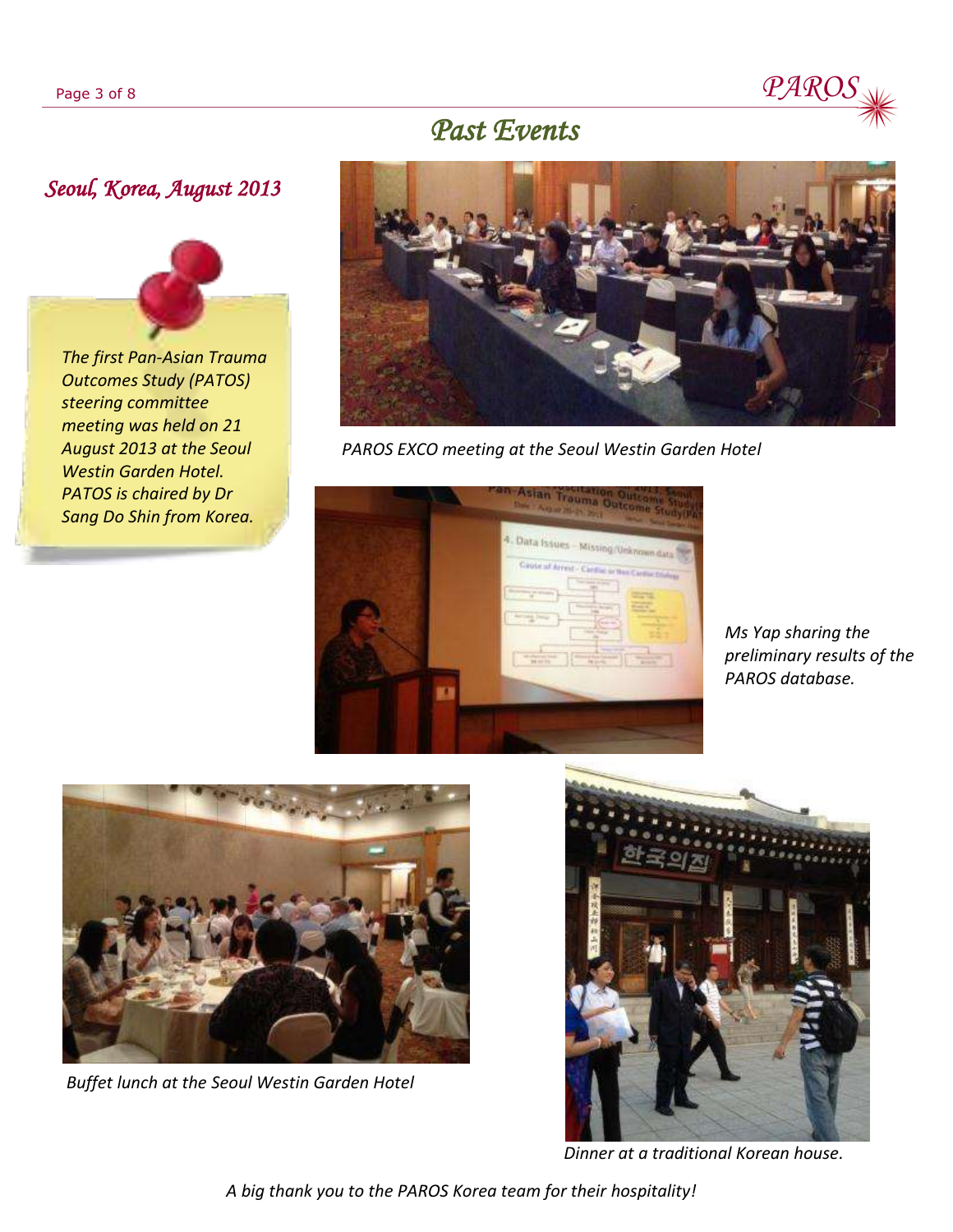

# *Tokyo, Japan, October 2013*

# *Dispatcher Course*





*Practical training session: delivering CPR instructions to bystander over the phone*





*Practical training session: use of Public Access Defibrillator by bystander*



*Closing comments by Prof Hideharu Tanaka* 

*[All photos courtesy of Helge Myklebust of Laerdal Medical]*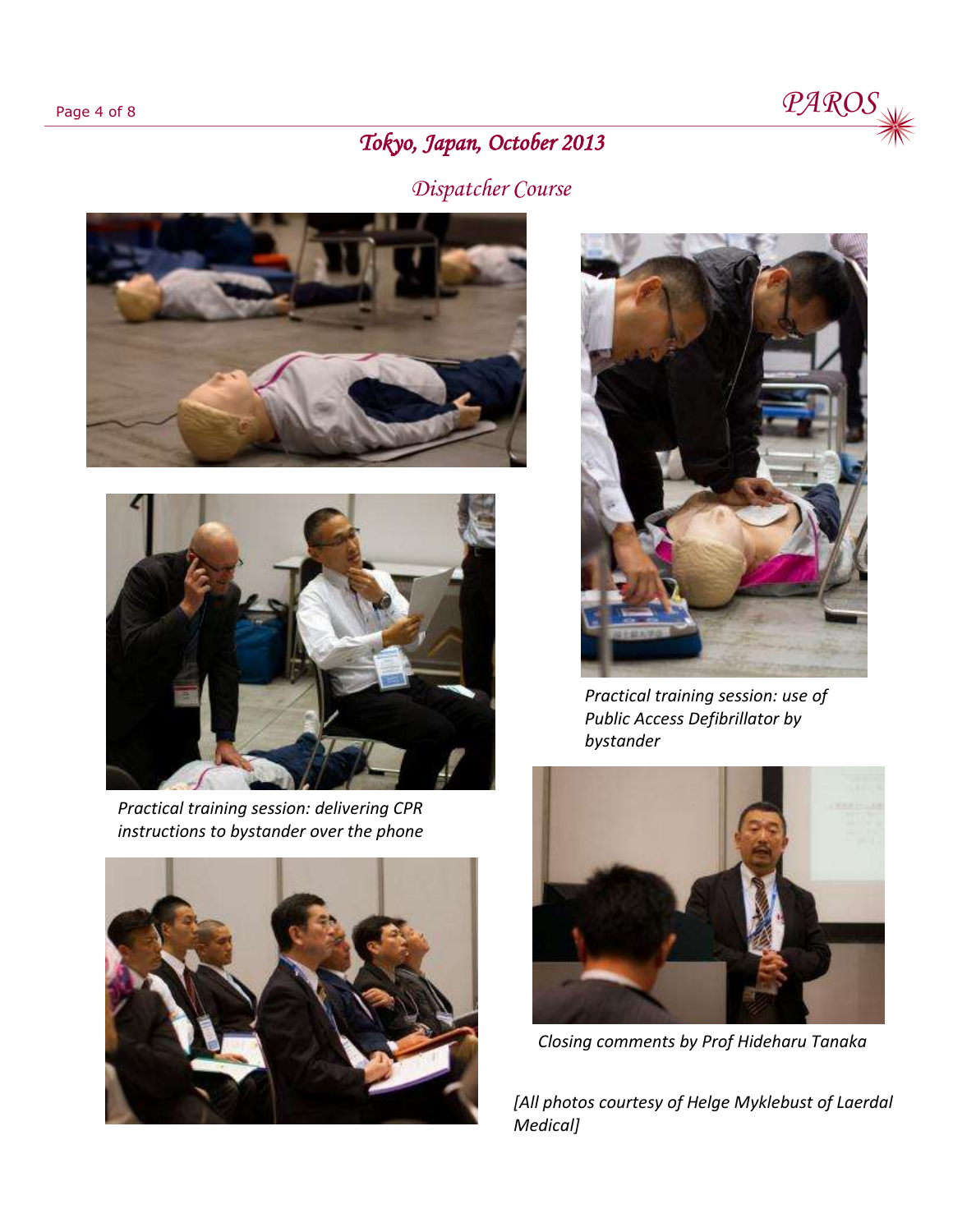

## *Asian EMS Council/ PAROS/ PATOS Events*



*Asian EMS Council Poster Session: Judges deliberating over the winners* 



*PATOS: Dr Chiu Ming Terk (right) presenting on Trauma Registry in Singapore. Dr Shin (left) fielding questions* 



*PAROS meeting*



*The Japanese organising team who made the events a success*



*A night of fun and games and "oishii" dinner organized by Prof Tanaka and his team*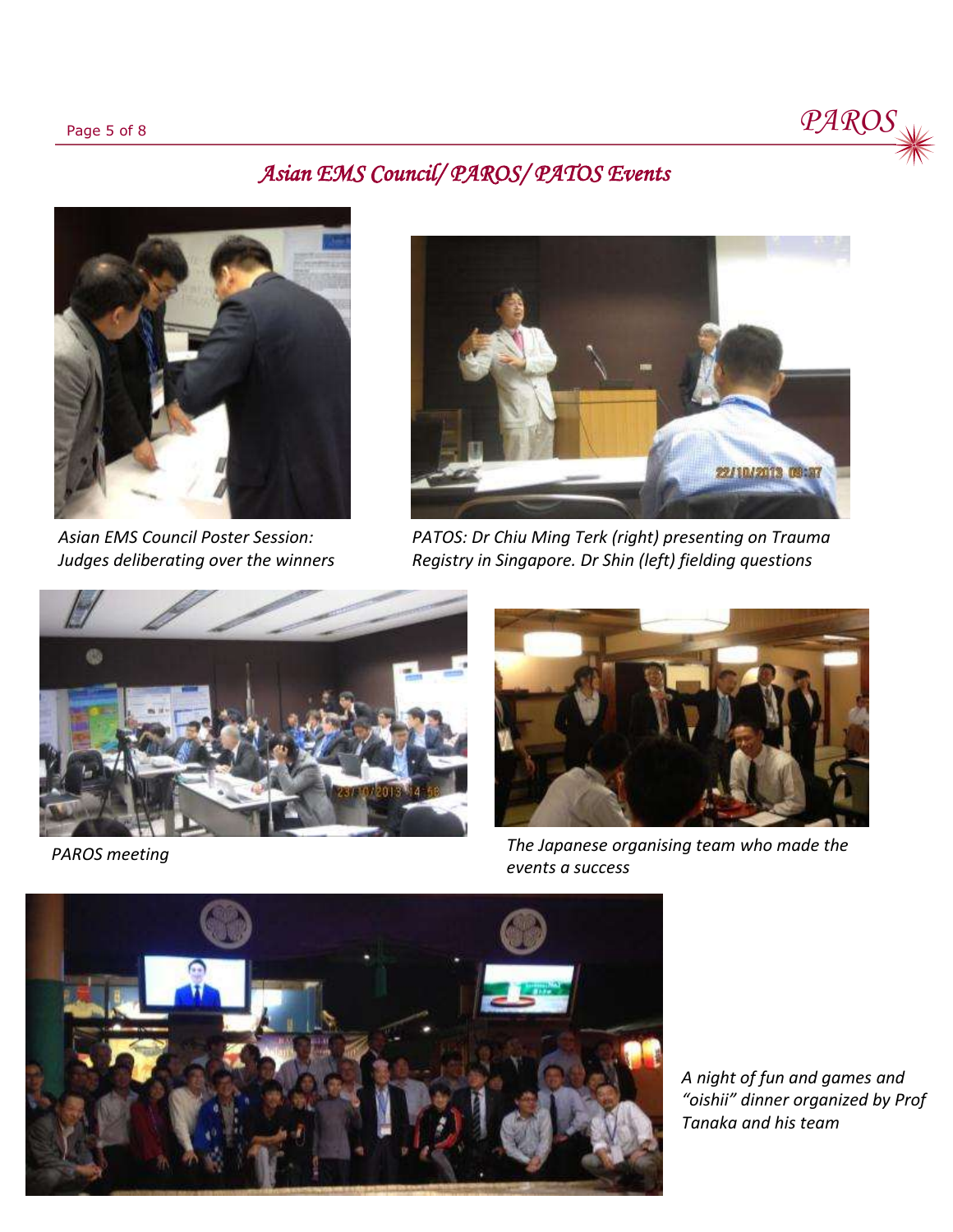

## *Upcoming Events - 2014*



**Society for Emergency Medicine in Singapore Annual Scientific Meeting 2014**

11 April 2014 – EMS Medical Directors' Workshop 12 – 13 April 2014 – Main Conference Host Country: Singapore For more details, go to http://sems2014.com/



**Australian Resuscitation Council (New South Wales) – Resus at the Park**

28 May 2014 – PAROS/ PATOS Meeting 29 – 30 May 2014 – Main Conference Host Country: Sydney, Australia For more details, go to http://www.resusatthepark.com.au/

## **International Conference on Emergency Medicine 2014**



9-10 June 2014 – Pre-Conference Workshops 10 June 2014 (tentative date) – Asian EMS Council Meeting 11-14 June 2014 – Main Conference Host Country: Hong Kong For more details, go to http://icem2014.org



**EMS Asia 2014**

16-17 October 2014 – Pre-Conference Workshops 18-19 October 2014 – Main Conference PAROS/PATOS/Asian EMS Council Meetings: dates to be confirmed Host Country: Goa, India For more details, go to http://conference.emsasia.org/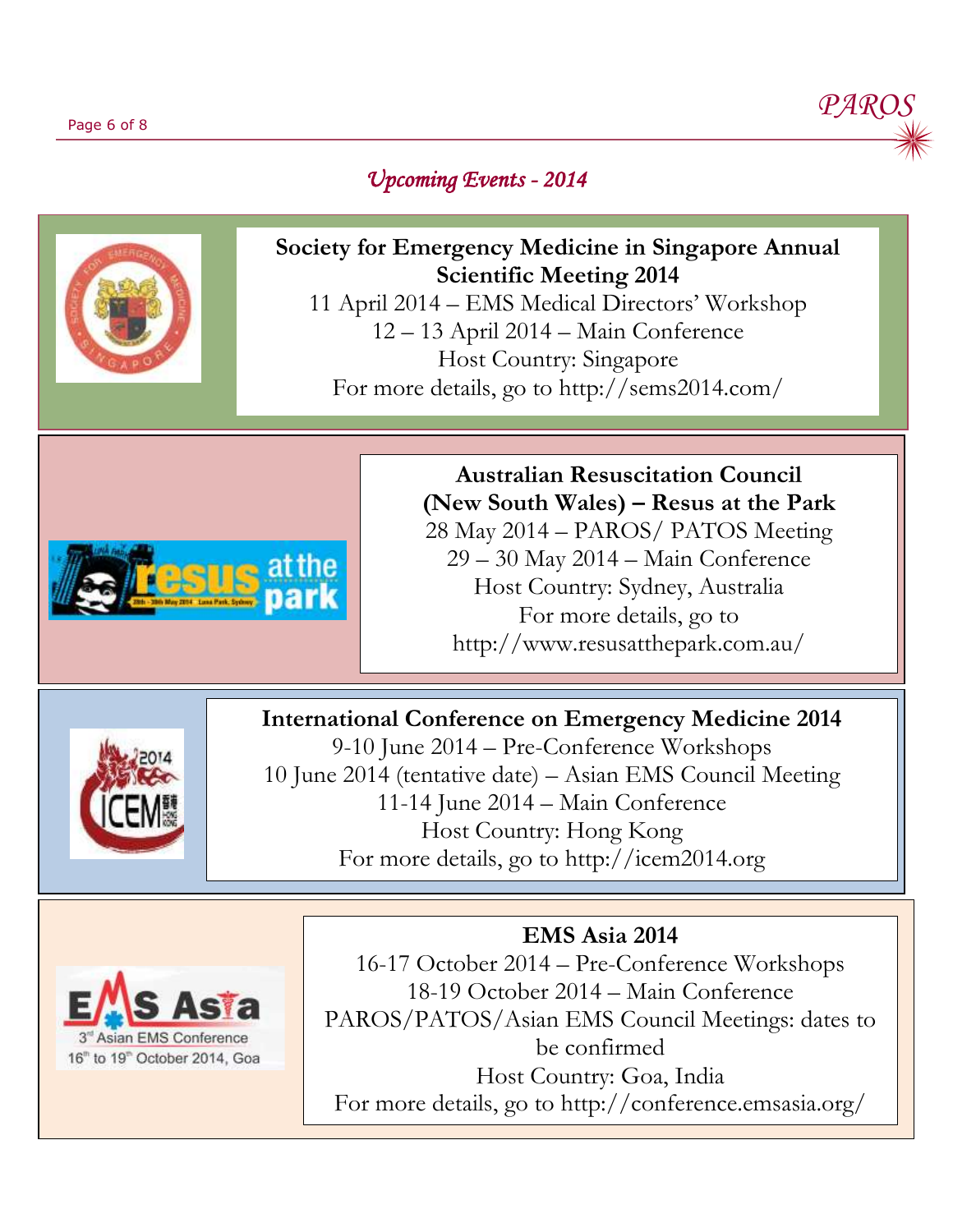

## *Publications in 2013*

- 1. Kajino K, Kitamura T, Iwami T, Daya M, Ong MEH, Nishiyama C, Sakai T, Tanigawa-Sugihara K, Hayashida S, Nishiuchi T, Hayashi Y, Hiraide A, Shimazu T. Impact of the number of on-scene emergency lifesaving technicians and outcomes from out-of-hospital cardiac arrest in Osaka City. Resuscitation 2014; 85(1):59-64 Abstract: *http://www.ncbi.nlm.nih.gov/pubmed/24036196*
- 2. Song KJ, Shin SD, Park CB, Kim JY, Kim DK, Kim CH, Young HS, Ong MEH, Bobrow BJ, McNally B. Dispatcher-Assisted Bystander Cardiopulmonary Resuscitation in a Metropolitan City: a Before- After Population-Based Study Resuscitation 2014; 85(1):34-41 Abstract: *http://www.ncbi.nlm.nih.gov/pubmed/23792111*
- 3. Ong MEH, Shin SD, Soon SS, Tanaka H, Ma MH, Song KJ, Nishiuchi T, Leong BSH, Sarah K, Lin CH, Ryoo HW, Ryu HH, Iwami T, Kajino K, Ko PCI, Lee KW, Sumetchotimaytha N, Swor R, Myers JB, Mackey K, McNally B. Recommendations on Ambulance Cardiopulmonary Resuscitation in Basic Life Support Systems. Prehospital Emergency Care 2013; 17(4):491-500 Abstract: *http://www.ncbi.nlm.nih.gov/pubmed/23992201*
- 4. Ong MEH, Cho J, Ma MHM, Tanaka H, Nishiuchi T, Omer A, Sarah AK, Khunkhlai N, Atilla R, Lin CH, Shahidah N, Lie D, Shin SD. Comparison Of EMS Systems In The Pan-Asian Resuscitation Outcomes Study Countries: Report From A Literature Review And Survey. Emergency Medicine Australasia 2013; 25(1): 55–63 Abstract: *http://www.ncbi.nlm.nih.gov/pubmed/23379453*
- 5. Kajino K, Kitamura T, Iwami T, Daya M, Ong ME, Hiraide A, Shimazu T, Kishi M, Yamayoshi S. Current termination of resuscitation (TOR) guidelines predict neurologically favorable outcome in Japan. Resuscitation 2013; 84(1): 54-59 Abstract: *http://www.ncbi.nlm.nih.gov/pubmed/22705831*
- 6. Shin SD, Kitamura T, Hwang SS, Kajino K, Song KJ, Ro YS, Nishiuchi T, Iwami T; for the Seoul– Osaka Resuscitation Study (SORS) Group. Association between resuscitation time interval at the scene and neurological outcome after out-of-hospital cardiac arrest in two Asian cities. Resuscitation 2013 [epub ahead of print].

doi: *http://dx.doi.org/10.1016/j.resuscitation.2013.10.021*